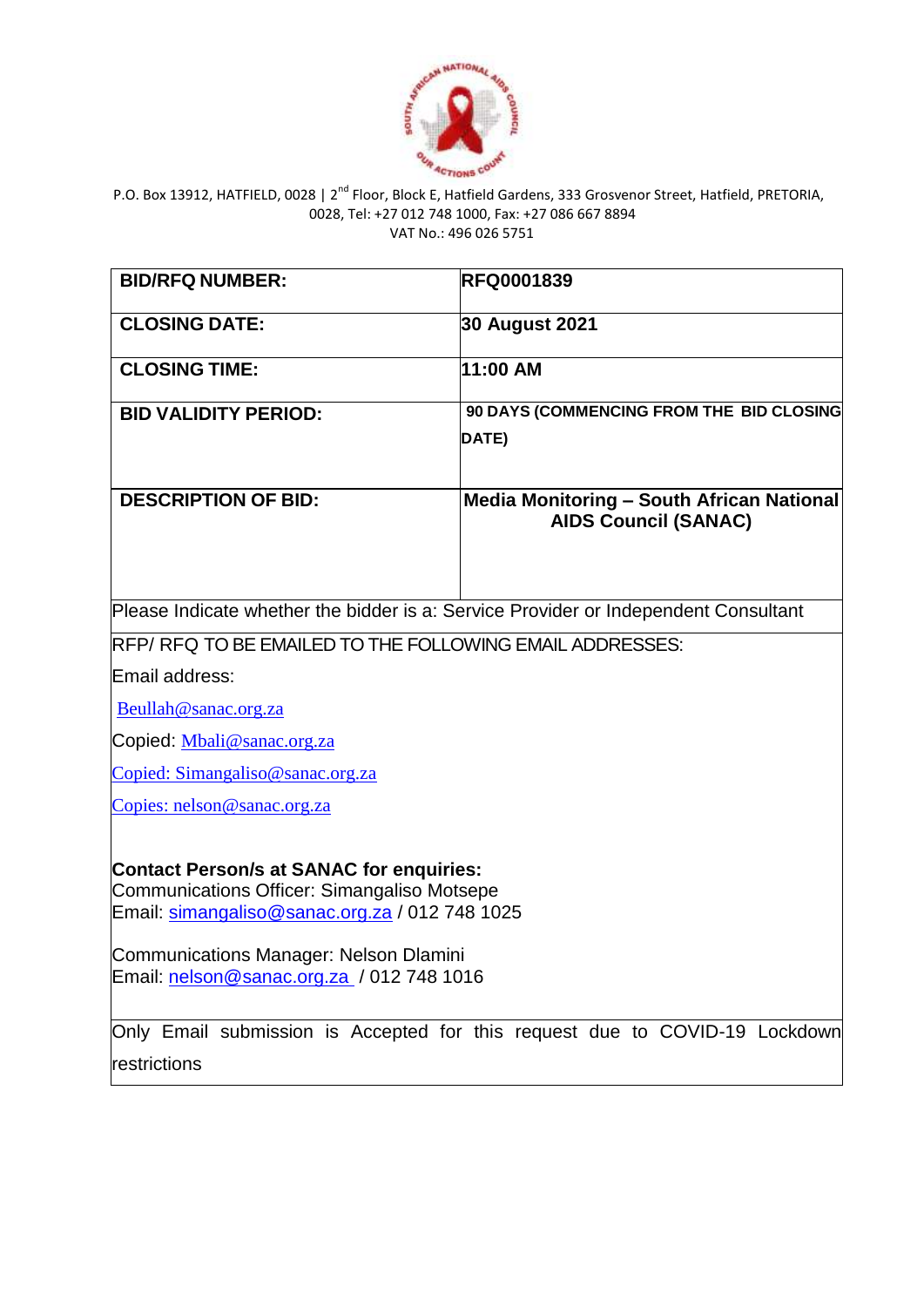

# **Terms of Reference**

# **Media Monitoring – South African National AIDS Council (SANAC)**

# **1. About SANAC**

The South African National AIDS Council (SANAC) is a voluntary association of institutions established by the national cabinet of the South African Government to build consensus across government, civil society and all other stakeholders to drive an enhanced country response to HIV, TB and STIs.

The main objectives of the Council are to:

- Foster dialogue between government, civil society and all other stakeholders and to oversee the country's response to HIV, TB and STIs;
- Advise government on HIV and AIDS, TB and STI policy and strategy and related matters;
- Strengthen the governance, leadership and management of the response to HIV, TB and STIs at national, provincial, district and local levels;
- Strengthen the multi-sectoral response to HIV, TB and STIs as a contribution to the overall social and economic development of South Africa, including but not limited to policy review, programme management and co-ordination, technical assistance and capacity building and sectoral support;
- Mobilise resources domestically and internationally to finance the response to HIV, TB and STIs, including but not limited to estimating expenditure and resource needs, fund-raising from domestic and international institutions, including Treasury, donor co-ordination and investigating new sources of funding for the multi-sectoral response and the 5-year National Strategic Plan on HIV, TB and STIs (NSP);
- Ensure the monitoring of progress against the targets set in the NSP and ensure mid and end of term evaluations for the prevailing NSP;
- Create and strengthen partnerships for an expanded national response in South Africa to HIV, TB and STI among government agencies, nongovernmental organisations (NGOs), donors of funds, agencies of the United Nations, the South African private sector and people living with HIV, TB and STIs.

# **2. Purpose of the service**

To provide an efficient and innovative media monitoring service to the South African National AIDS Council (SANAC).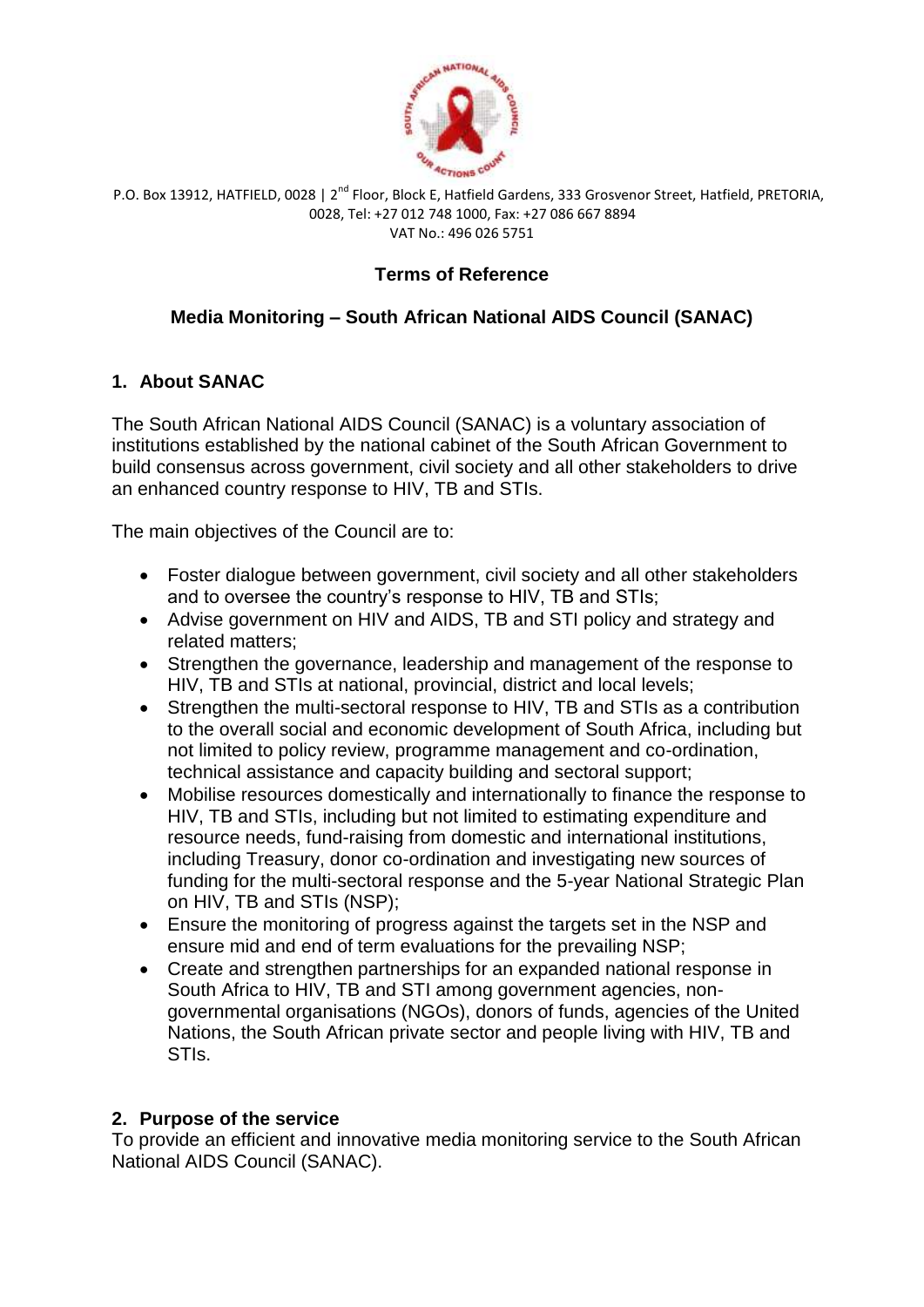

## **2.1 Objectives:**

To track all forms of media using unlimited number of keywords but with a specific focus on the following mentions:

- HIV (Human Immunodeficiency Virus)
- TB (Tuberculosis)
- STIs (sexually transmitted infections)
- SANAC (South African National AIDS Council)

## **3. Scope of work**

## **Media monitoring & analysis platform:**

- Global Online Editorial Media Source Base
- Global Social Media Source Base *(Facebook, Twitter, Instagram, YouTube, Review Sites, Blogs, Forums, Comment Sections)*
- South African Print Tracking
- South African Broadcast Tracking
- 24/7 Access for Users to cloud-based platform
- 24/7 Access for Users to Mobile App
- Daily email alerts
- Unlimited keyword tracking
- Real-time results delivered twice a day (mid-morning AND afternoon)
- Unlimited training and consultation through account management team
- Provide a consolidated Media Analysis Report every 3 months (quarterly) OR as and when required to do so in compelling circumstances

## **4. Duration of Work**

One (01) year, from 01 September 2021 to 31 August 2022

## **5. Profile of the supplier (Experience & Competencies)**

- $\triangleright$  Proven track record in media monitoring
- $\triangleright$  Offer innovative media monitoring solutions, such as a mobile app
- $\triangleright$  Well-resourced to deliver media alerts, twice a day and no later than 24hrs

## **6. Contact Person/s at SANAC for enquiries:**

Communications Officer: Simangaliso Motsepe Email: [simangaliso@sanac.org.za](mailto:simangaliso@sanac.org.za) / 012 748 1025

Communications Manager: Nelson Dlamini